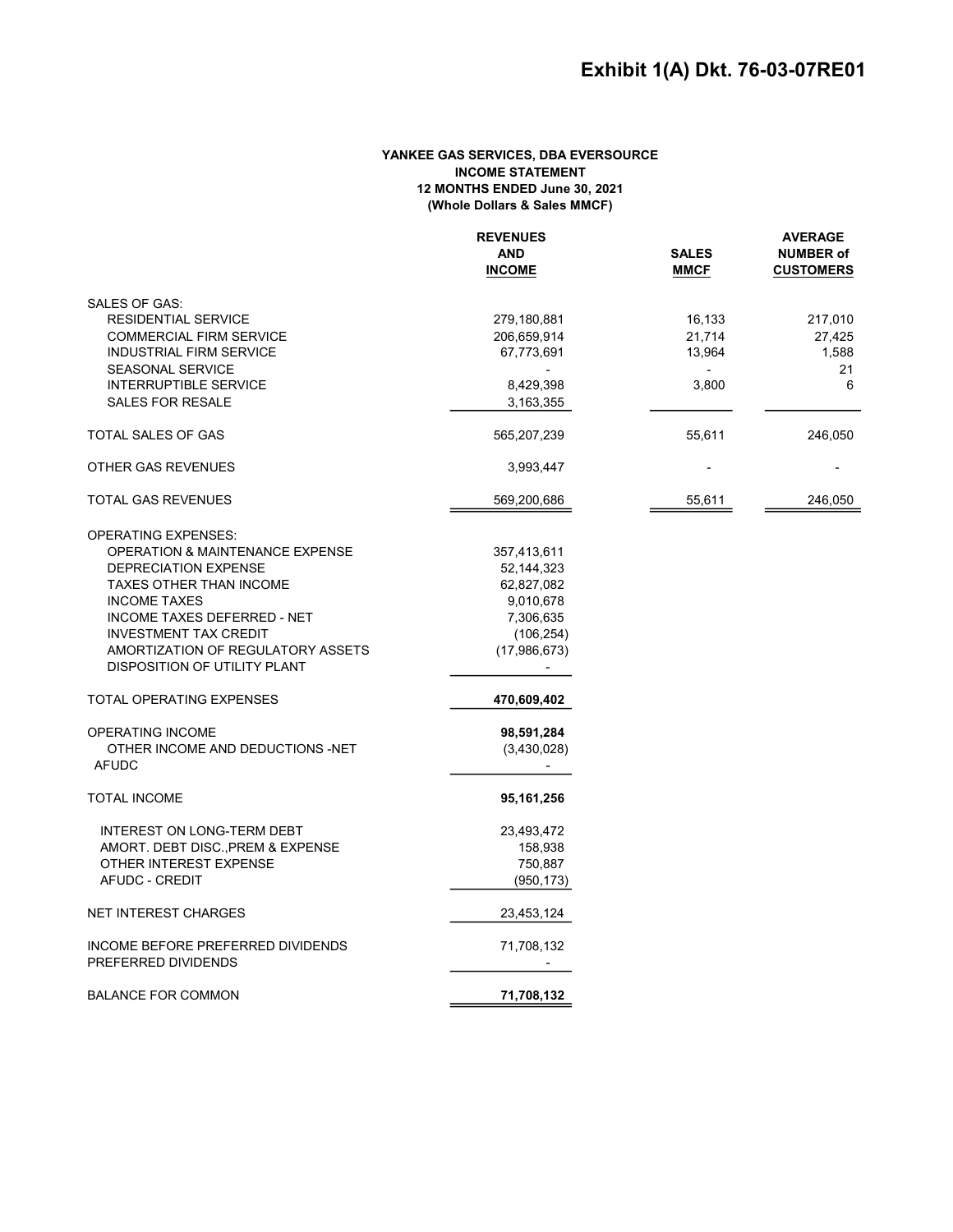# Exhibit 1(B) Dkt. 76-03-07RE01

# YANKEE GAS SERVICES, DBA EVERSOURCE ENERGY Rate of Return on Rate Base June 30, 2021 (Thousands of Dollars)

|                                                                   | Average * |                      |
|-------------------------------------------------------------------|-----------|----------------------|
| <b>Total Utility Plant In Service</b>                             | \$        | 2,293,430            |
| Less: Reserve for Depreciation<br><b>Net Utility Plant</b>        |           | 497,400<br>1,796,030 |
|                                                                   |           |                      |
| Plus:                                                             |           |                      |
| Materials & Supplies, ex. fuel                                    |           | 3,565                |
| Fuel Reserve (13 Month Average)                                   |           | 14,803               |
| <b>Working Capital Allowance</b>                                  |           | 4,182                |
| Prepayments                                                       |           | 1,588                |
| Regulatory Assets - FAS 109<br>Regulatory Assets, Net of Tax**    |           | (114, 509)<br>7,112  |
|                                                                   |           |                      |
| Less:                                                             |           |                      |
| Accumulated Provision for Deferred Income Tax                     |           | 356,927              |
| Regulatory Liability - FAS 109                                    |           | (114, 509)           |
| Reserves, Net of Tax<br><b>Customer Advances for Construction</b> |           | 22,327<br>57         |
| <b>Customer Deposits</b>                                          |           | 3,175                |
|                                                                   |           |                      |
| Rate Base                                                         |           | 1,444,794            |
| Operating Income                                                  |           | 98,591               |
| Rate of Return                                                    |           | 6.82%                |
|                                                                   |           |                      |

\* 5 Quarter Average Rate Base

\*\*Includes Deferred Hardship Charges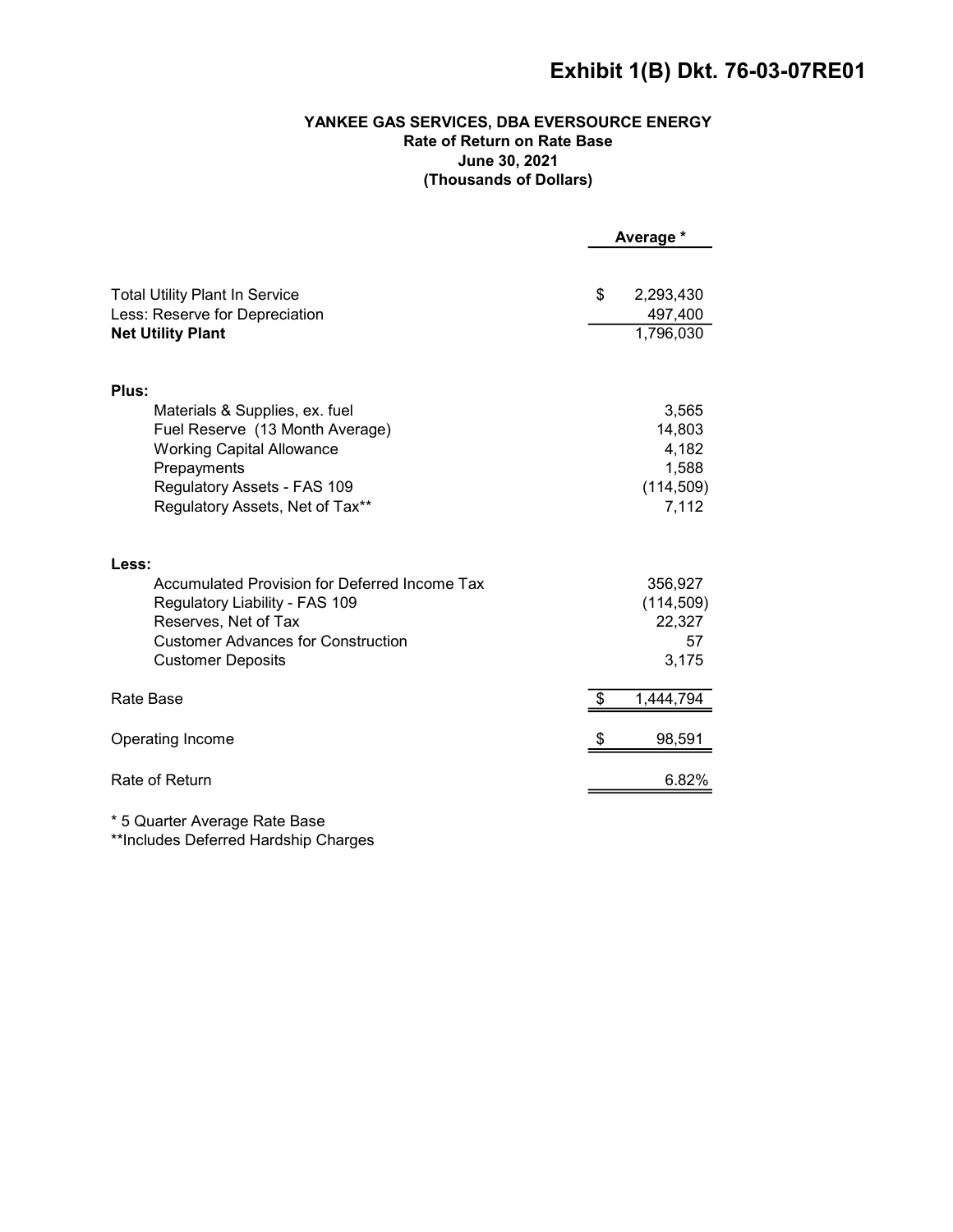#### YANKEE GAS SERVICES, DBA EVERSOURCE ENERGY Rate of Return on Common Equity Cost of Capital Method June 30, 2021 (Thousands of Dollars)

|                                                                       | Amount<br>5-Q Average   |                         | Capitalization<br><b>Ratios</b><br>5-Q Average |
|-----------------------------------------------------------------------|-------------------------|-------------------------|------------------------------------------------|
| NOTE (a)<br>Short-Term Debt<br>Long-Term Debt<br><b>Common Equity</b> | 623,126<br>787,564      |                         | 0.00%<br>44.17%<br>55.83%                      |
| Total                                                                 | 1,410,690               |                         | 100.00%                                        |
|                                                                       |                         | Average                 |                                                |
|                                                                       | <b>Embedded</b><br>Cost | Capitalization<br>Ratio | Weighted<br>Cost                               |
| Short-Term Debt<br>Long-Term Debt                                     | $0.00\%$<br>3.76%       | 0.00%<br>44.17%         | 0.00%<br>1.66%                                 |
| <b>Weighted Costs</b>                                                 |                         |                         | 1.66%                                          |
| Rate of Return on Rate Base                                           |                         |                         | 6.82%                                          |
| Less: Weighted Costs                                                  |                         |                         | 1.66%                                          |
| <b>Common Equity Component</b>                                        |                         |                         | 5.16%                                          |
| Percentage of Common Equity to Total Capitalization                   |                         |                         | 55.83%                                         |
| Return on Common Equity                                               |                         |                         | 9.24%                                          |

Notes:

 $\overline{(a)}$  Beginning with the 3/31/05 Filing Short-Term Debt will no longer be included in the YGS capitalization.